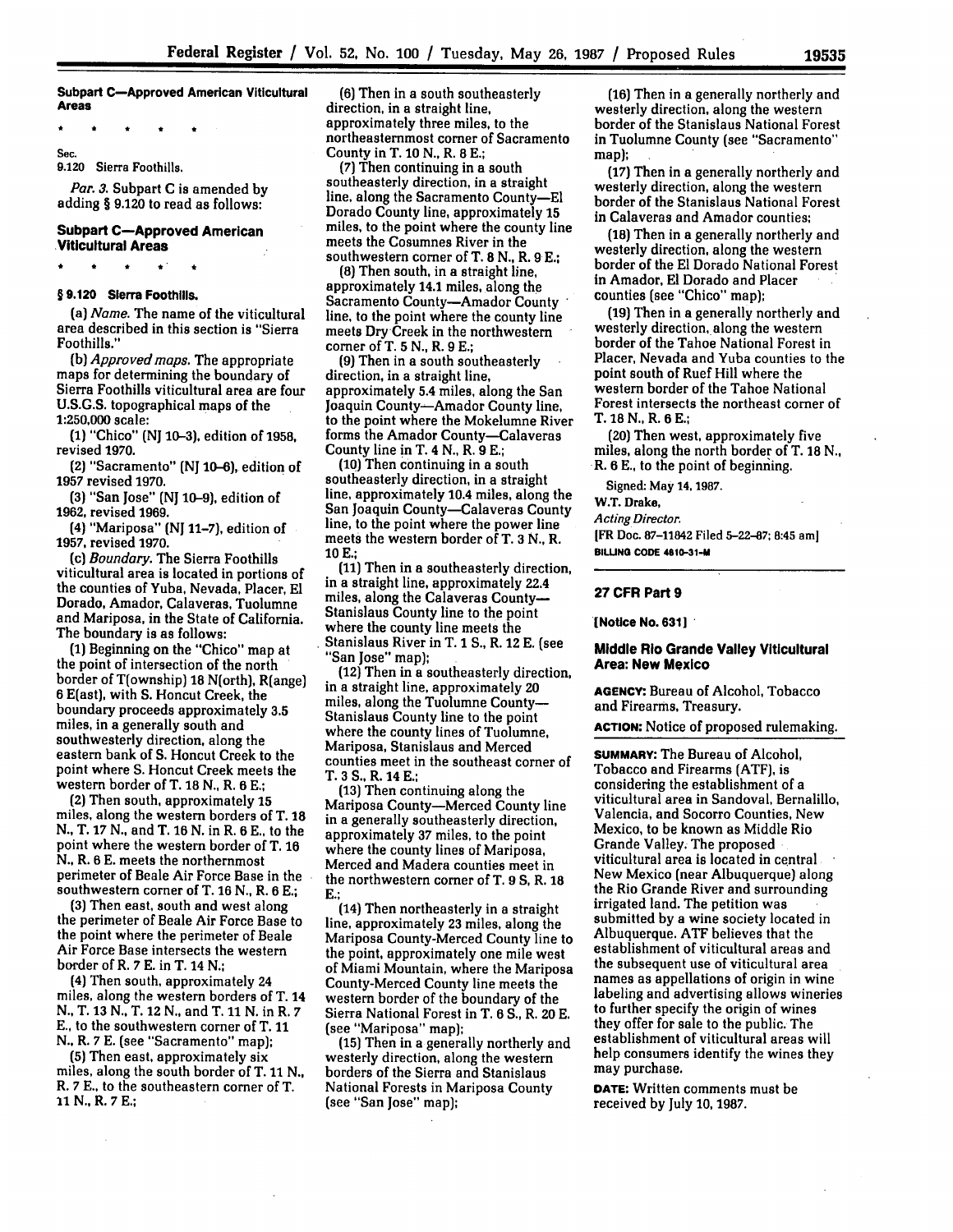**19536**

**ADDRESS:** Send written comments to: Chief, **FAA,** Wine and Beer Branch, Bureau of Alcohol, Tobacco and Firearms, P.O. Box 385, Washington, **DC,** 20044-0385 (Notice No. 631).

Copies of the petition, the proposed regulations, the appropriate maps, and written comments will be available for public inspection during normal business hours at: ATF Reading Room, Office of Public Affairs and Disclosure, Room 4406, Ariel Rios Federal Building, 1200 Pennsylvania Avenue NW., Washington DC.

**FOR FURTHER INFORMATION CONTACT:** Edward A. Reisman, FAA, Wine and Beer Branch. Bureau of Alcohol, Tooacco and Firearms, Ariel Rios Federal Building, 1200 Pennsylvania Avenue NW., Washington, **DC 20226,** (202) 566-7626).

# **SUPPLEMENTARY INFORMATION:**

#### **Background**

On August 23, **1978,** ATF published Treasury Decision ATF-53 (43 FR 37672, 54624) revising regulations in **27** CFR Part 4. These regulations allow the establishment of definite viticultural areas.

On October 2, **1979, ATF** published Treasury Decision ATF-60 (44 FR 56692] which added a new Part 9 to **27** CFR, providing for the listing of approved American viticultural areas, the names of which may be used as appellations of origin.

Section 4.25a(e)(1), Title **27,** CFR, defines an American viticultural area as a delimited grape-growing region distinguished by geographical features, the boundaries of which have been delineated in Subpart C of Part 9.

Section 4.25a(e)(2} outlines the procedure for proposing an American viticultural area. Any interested person may petition ATF to establish a grapegrowing region as a viticultural area. The petition should include-

(a) Evidence that the name of the proposed viticultural area is locally and/or nationally known as referring to the area. specified in the petition;

**(b)** Historical or current evidence that the boundaries of the viticultural area are as specified in the petition;

(c) Evidence relating to the geographical characteristics (climate, soil, elevation, physical features, etc.] which distinguish the viticultural features of the proposed area from surrounding areas;

**(d)** A description of the specific boundaries of the viticultural area, based on features which can be found on United States Geological Survey (U.S.G.S.) maps of the largest applicable scale; and

(e) **A** copy of the appropriate **U.S.G.S.** maps with the boundaries prominently marked.

#### **Petition**

ATF has received a petition proposing a viticultural area encompassing a narrow valley (no wider than **19** miles] along the Rio Grande River from just north of Albuquerque, New Mexico southward for approximately **106** miles to San Antonio, New Mexico. The proposed viticultural area is to be known as Middle Rio Grande Valley. The petition was submitted by the Middle Rio Grande Chapter of the New Mexico Vine & Wine Society located in Albuquerque. The proposed area consists of an irrigated valley of approximately 435 square miles. There are 6 bonded wineries in the proposed viticultural area with others planned for the near future.

#### Local Viticultural History

According to Leon **D.** Adams in *The Wines of America* (Houghton Mifflin Co., Boston, **1973),** winemaking from grapes of the Mission variety began in the Middle Rio Grande Valley of New Mexico with the establishment of Franciscan missions in the Seventeenth Century. According to Phyllis Reiche in *The Days of Wine and Vintners* (Univ. Oklahoma Press, **1979),** grapes were first planted near Socorro (Socorro County] around 1630 **by** Fray Garcia de Zuniga. W.H. Davis wrote a book in **1857,** titled *El Gringo,* that described a favorable claret that came from Bernalillo (Sandoval County]. A U.S. Department of Agriculture census of viticulture in the U.S. in **1880** listed New Mexico as fifth in the nation in wine production, with **3,150** acres of vineyards producing **908,500** gallons of wine. Governor William **G.** Ritch wrote of the grape growing belt along the Rio Grande in *The History, Resources and Attractions of New Mexico (1885].*

According to other information gathered by the petitioner, winemaking continued in the Middle Rio Grande Valley until Prohibition in **1920** when most vineyards were replaced by other crops. After repeal of Prohibition in 1933, viticulture was revived on a smaller scale.

According to the petitioner, the six bonded wineries within the proposed boundaries of the Middle Rio Grande Valley viticultural area have a total capacity in excess of **216,500** gallons of wine per year. At least two more wineries are in the planning or construction phases. There are twenty growers with more than one acre of wine grapes in the proposed area with a total acreage of approximately 458 acres.

Grape varieties grown in the Middle Rio Grande Valley, in descending order of acreage, include Vidal Blanc, Chancellor, Seyval Blanc, Villard Blanc, Chelois, Leon Millot, Pinot Chardonnay, De Chaunac, Baco Noir, Steuben and others.

## Evidence of Name.

According to the petitioner, the name Middle Rio Grande Valley has been in use for many years to identify this area of New Mexico. In a Report of the Chief Engineer on the Chronological Development of the Rio Grande Basin, the name Middle Valley and Middle Rio Grande Valley were used to describe the settlement and agricultural attributes of the area. The report stated that the Middle Rio Grande Valley is probably one of the oldest irrigated areas in the United States. According to this report, the name Middle Rio Grande Valley applied to the area from Santa Fe, New Mexico southward to Socorro, New Mexico. Attached to the above described report was a map titled Rio Grande Valley which specifically identified an area of land between Albuquerque and Socorro as the Middle Rio Grande Conservancy District.

According to the publication *Water Resources of New Mexico, Settlement, Development and Water Use, Rio Grande Basin* by E.F. Sorensen, and L. Dee (Santa Fe, 1967), the Rio Grande River basin is divided into three sections known as the upper, middle and lower valleys. The book states that the Middle Rio Grande Valley extends from Otowi Bridge at the head of White Rock Canyon (northeast Sandoval County) to Elephant Butte Reservoir (Sierra County).

Historical or current evidence that the proposed boundaries of the viticultural area are correct.

The U.S.G.S. quadrangle maps indicate the proposed boundary for the Middle Rio Grande Valley appellation which begins at a point near Algodones Dam in Sandoval County and proceeds south along the east side of the Rio Grande River to New Mexico **380** west to the town of San Antonio, west on N.M. **85** and then north on the west side of the Rio Grande River and east to the point of origin. The exact maps and boundaries are described in the regulation portion of this document.

Evidence Relating to the Geographic: Features such as Climate, Soil, Elevation, Physical Features, etc., which set the proposed Middle Rio Grande Valley viticultural area apart from the surrounding areas.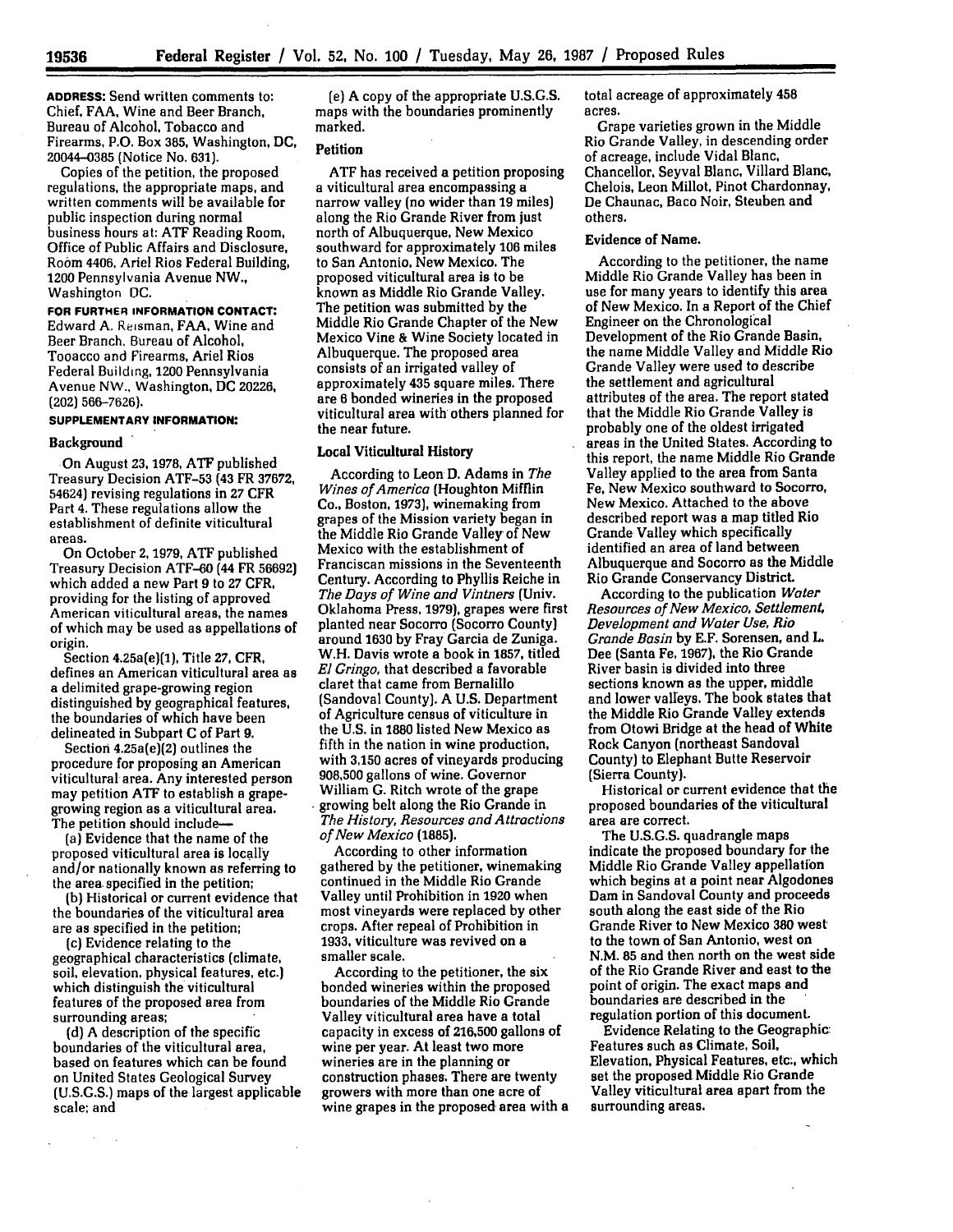*(a) Climate* **by** low rainfall, warm summers, and frost ranges between **180** to 200 days in mild winters. Most precipitation occurs this belt. Minimum and maximum daily The proposed Middle Rio Grande during summer months as brief thunder temperatures fluctuate **30** to **35** degrees. Valley viticultural area is located showers. Snow occurs occasionally in The following two tables show occurs occurs occurs occurs occurs occurs occurs occurs occurs occurs occurs occurs occurs occurs occurs in The followi between latitudes of 34 degrees and **36** the winter but accumulations are small. climate comparisons between the degrees North in central New Mexico.<br>The climate is classified as arid extended to the stranger during Spring months. The Middle Rio Grande Valley and the The climate is classified as arid stronger during Spring months. The surrounding areas:<br>continental type and it is characterized sycrage number of days without killing surrounding areas: average number of days without killing

| TABLE 1.---CLIMATE CONDITIONS WITHIN THE PROPOSED MIDDLE RIO GRANDE VALLEY |  |  |
|----------------------------------------------------------------------------|--|--|
|----------------------------------------------------------------------------|--|--|

| Site    | Elevation                                        | Area | Temperature (F.)             |                              | Average (In.)               |                              | Degree days                      |                                |
|---------|--------------------------------------------------|------|------------------------------|------------------------------|-----------------------------|------------------------------|----------------------------------|--------------------------------|
|         |                                                  |      | Maximum                      | Mean                         | Minimum                     | Rain                         | Heat                             | Cool                           |
| Bosque. | $5.045$ N<br>$5,311$   N<br>4,585   S<br>4,520 S |      | 71.9<br>70.3<br>73.2<br>75.7 | 54.6<br>56.8<br>57.8<br>57.7 | 372<br>42.1<br>40.5<br>39.3 | 9.20<br>8.12<br>8.63<br>8.28 | 4.726<br>4,292<br>3,915<br>3,931 | 934<br>1,316<br>1,325<br>1,209 |

**TABLE 2.-CLIMATIC CONDITIONS AT FOUR SITES OUTSIDE THE PROPOSED MIDDLE RIO GRANDE VALLEY VITICULTURAL AREA**

| <b>Site</b> | Elevation                                | Area | Temperature (F.)             |                              | Average (In.)                |                                | Degree days                      |                              |
|-------------|------------------------------------------|------|------------------------------|------------------------------|------------------------------|--------------------------------|----------------------------------|------------------------------|
|             |                                          |      | Maximum                      | Mean                         | <b>Minimum</b>               | Rain                           | Heat                             | Cool                         |
|             | 6,250 N<br>6.540 W<br>4.820 E<br>4.190 S |      | 66.7<br>71.7<br>73.8<br>76.4 | 52.0<br>52.4<br>58.9<br>60.4 | 37.3<br>33.6<br>45.7<br>44.2 | 16.37<br>10.41<br>8.33<br>8.23 | 5.330<br>5,112<br>3,392<br>3.188 | 526<br>550<br>1,558<br>1.690 |

Source: Monthly Normals of Temperature, Precipitation, and Heating and Cooling Degree Days 1941-1970, U.S. Department of Commerce, NOAA, Environmental Data Service, Publication<br>No. 81 (NM), August 1973, Asheville, N.C.

#### *(b) Soils*

The proposed Middle Rio Grande Valley viticultural area is located in a Basin province of the Warm Desertic Region of New Mexico. The Rio Grande River is the principal drainage for the Middle Rio Grande River Valley. Soils within the proposed viticultural area are on the nearly level floodplain adjacent to the river and are deep, **highly** stratified and typically non-gravelly. The Typic Torrifluvent association is developed in alluvium of mixed origin. Most of the soil within this association is medium, moderately fine or fine textured, and a high percentage of it is well suited to irrigation for a wide variety of crops. Subsurface layers are similar but may range in texture from sand to clay. Representative soil series are of Gila, Glendale or Vinton series.

**By** contrast, soils adjacent to the viticultural area that occur on the strongly sloping uplands north of the Rio Grande plain have soils of the Typic Torriorthents which have gravelly, sandy surface layers and coarse textured subsurface layers. Soil series in this area are Bluepoint and Caliza. Higher soils are rough broken lands of Nickel and Canutio series and include a layer of gravel with subsurface caliche and clay layers. Steep side slopes cut with streambeds often show exposed areas of bedrock in the eroded hilly areas.

## *(c) Distinct Valley Area*

The proposed viticultural area follows the Rio Grande River and surrounding irrigated land for the length of **106** miles. Elevations within the proposed area range from approximately 4,800 feet to **5,200** feet above sea level. The surrounding mountain areas located to the north, east, west and southwest have much higher elevations. There soils, water availability and climates differ from the proposed Middle Rio Grande Valley area.

In a Report of the Chief Engineer describing the chronological development of the Rio Grande Basin and the Middle Rio Grande Conservancy District, the proposed viticultural area as well as the area north to Santa Fe, New Mexico was identified as the Middle Valley and the Middle Rio Grande Valley. The U.S. Department of Commerce (National Oceanic and Atmospheric Administration) published a State Climatic Divisions Map. The map identifies a general area which takes in the proposed boundaries of the viticultural area. The area is called the Central Valley. The general area to the north of the proposed Rio Grande Valley viticultural area is identified on the map as the Northern Mountains (Jemez Mountains, San Pedro Mountains and Sangre Cristo Mountains). The general area to the east is called the Central Highlands (Manzano Mountains and Sandia Mountains) and the area to the

southwest is called the Southwestern Mountains (Gallinas Mountains, Datil Mountains, San Mateo Mountains and Continental Divide).

According to the petitioner, proceedings of the annual New Mexico Grape Growers and Wine Makers Conferences have data presented **by** regions and the Middle Rio Grande Valley region has only data from growers in this proposed viticultural area. Based on the petitioner's evidence provided in this notice, it is his opinion, that the proposed Middle Rio Grande Valley viticultural area defines a region with unique climate and growing conditions different from the surrounding areas.

#### Regulatory Flexibility Act

The provisions of the Regulatory Flexibility Act relating to an initial and final regulatory flexibility analysis **(5** U.S.C. **603,** 604) are not applicable to this notice of proposed rulemaking because the proposal is not expected **(1)** to have significant economic impact, secondary, or incidental effects on a substantial number of small entities; or (2) to impose, or otherwise Cause a significant increase in the reporting, recordkeeping, or other compliance burdens on a substantial number of small entities.

Accordingly, it is hereby certified under the provisions of section **3** of the Regulatory Flexibility Act **(5 U.S.C. 605(b))** that the notice of proposed rulemaking, if promulgated as a final rule, will not have a significant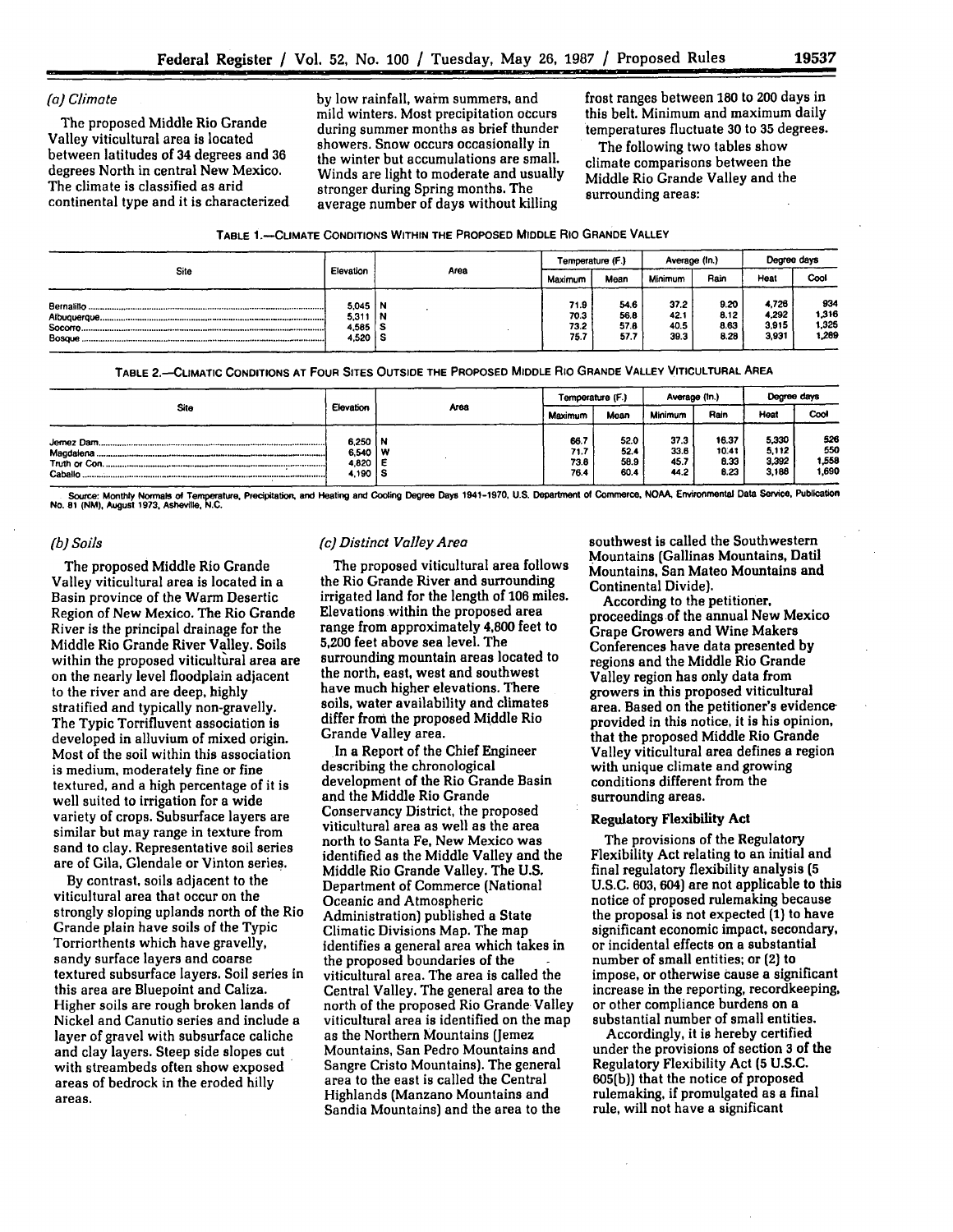**19538**

economic impact nor place compliance burdens on a substantial number of small entities.

## Executive **Order 12291**

It has been determined that this proposed rulemaking is not classified as a "major rule" within the meaning of Executive Order 12291, 46 FR 13193 (1981), because it will not have an annual effect on the economy of **\$100** million or more; it will not result in a major increase in costs or prices for consumers, individual industries, Federal, State, or local government agencies or geographical regions; and it will not have significant adverse affects on competition, employment, investment, productivity, innovation, or on the ability of the United States-based enterprises to compete with foreignbased enterprises in domestic or export markets.

#### **Paperwork** Reduction Act

The provisions of the Paperwork Reduction Act of 1980, Pub. L. 96-511, <sup>44</sup> U.S.C. Chapter 35, and its implementing regulations, 5 CFR Part 1320, do not apply to this notice because no requirement to collect information is proposed.

#### Public Participation-Written Comments

**. ATF** requests comments from all interested persons concerning this proposed viticultural area. The document proposes possible boundaries for the area named "Middle Rio Grande Valley" viticultural area. However, comments concerning other possible boundaries or names for this viticultural area will be given full consideration.

Comments received before the closing date will be carefully considered. Comments received after the closing date and too late for consideration will be treated as possible suggestions for future **ATF** action.

ATF will not recognize any material in comments as confidential. Comments may be disclosed to the public. **Any** material which the commenter considers to be confidential or inappropriate for disclosure to the public should not be included in the comments. The name of the person submitting a comment is not, exempt from disclosure.

Any interested person who desires an opportunity to comment orally at a public hearing on these proposed regulations should submit his or her request, in writing, to the Director within the 45-day comment period. The Director, however, reserves the right to determine, in light of all circumstances, whether a public hearing will be held.

#### List of Subjects in **27 CFR Part 9**

Administrative practice and procedure, Viticultural areas, Consumer protection, Wine.

#### Drafting Information

The principal author of this document is Edward **A.** Reisman, **FAA,** Wine and Beer Branch, Bureau of Alcohol, Tobacco and Firearms.

Authority and Issuance

#### **PART 9-[AMENDED]**

**27** CFR Part 9-American Viticultural areas is amended as follows:

Paragraph **1.** The authority citation for

Part 9 continues to read as follows: Authority: **27** U.S.C. **205.**

Par. 2. The table of contents in **27** CFR Part 9, Subpart **C,** is amended to add the title of § 9.119 to read as follows:

#### Subpart C-Approved American Viticultural Areas

Sec.

**9.119** Middle Rio Grande Valley

Par. 3. Subpart **C** is amended **by** adding § 9.119 to read as follows:

#### Subpart C-Approved American Viticultural Areas

#### **§ 9.119 Middle** Rio Grande Valley.

(a) *Name.* The name of the viticultural area described in this section is "Middle Rio Grande Valley."

**(b)** *Approved maps.* The appropriate maps for determining the boundaries of the "Middle Rio Grande Valley" viticultural area are 24 U.S.G.S. Quadrangle **(7.5** Minute Series) maps and **1 (15** Minute Series) U.S.G.S. map. They are titled:

**(1)** Abeytas, N. Mex. (1952), revised **1979.**

(2) Alameda, **N.** Mex. **(1960),** revised **1967** and **1972.**

**(3)** Albuquerque East, **N.** Mex. **(1960),** revised **1967** and, **1972.**

**(4)** Albuquerque West, N. Mex. **(1960),** revised **1967** and **1972.**

**(5)** Belen, **N.** Mex. **(1952),** revised **1971.**

**(6)** Bernalillo, **N.** Mex. (1954), revised **1972.**

- **(7)** Dalies, **N.** Mex. **(1952),** revised **1971.**
- **(8)** Isleta, **N.** Mex. **(1952),** revised **1967**
- and 1974. **(9)** La Joya, **N.** Mex. **(1952),** revised **1971.**

**(10)** Lemitar, N.Mex. **(1952),** revised **1971.**

- **(11)** Loma De Las Canas, **N.** Mex. **(1959),** revised **1979.**
- (12) Loma Machete, **N.** Mex. (1954), revised **1972.**
- **(13)** Los Griegos, **N.** Mex. **(1960),** revised **1967** and **1972.**
- (14) Los Lunas, **N.** Mex. **(1952),** revised 1971.and 1974.
- **(15)** Mesa Del Yeso, N. Mex. (1959).
- **(16)** Placitas, N. Mex. (1954).
- **(17)** San Acacia, N. Mex. **(1952),** revised **1971.**
- **(18)** San Antonio, N. Mex. (1948)-15 minute series.
- **(19)** San Felipe Pueblo, N. Mex. (1954), revised **1978.**
- (20) Santa Ana Pueblo, N. Mex. (1954), revised **1978.**

(21) Socorro, N. Mex. **(1959),** revised 1971.

- (22) Tome, N. Mex. **(1952),** revised **1979.'**
- (23) Turn, N. Mex. **(1952),** revised **1979.**
- (24) Veguita, N. Mex. (1952), revised **1979.**
- **(25)** Wind Mesa, N. Mex. (1952), revised **1967.**

(c) *Boundaries.* The boundaries of the proposed Middle Rio Grande Valley viticultural area are as follows:

The beginning point is at the transmission line tower in the middle of Section 34, T14N, R4N, of the Santa Ana Pueblo, N. Mex. U.S.G.S. map.

(1) The boundary runs east on the power transmission line for **2.5** miles until it converges with New Mexico State Route 25/Interstate **65** (now known as Interstate 25) at Sec. **1, T13N,** R4E on the San Felipe Pueblo, N. Mex. **U.S.G.S.** map;

(2) It follows 1-25 southwest for 1.2 miles until it arrives at an unimproved dirt road approx. .2 mile east of Algodones Cemetery, at Sec. **11,** T13N, R4E on the Placitas, N. Mex. U.S.G.S map;

**(3)** The boundary follows the unimproved dirt road southeast for 5.5 miles until it meets another unimproved dirt road at Tecolote, **NM,** south of Sec. **27** and **28, T13N,** R5E;

(4) It travels southwest on the unimproved dirt road .7 mile until it meets NM-44 approx. **100** feet northwest of BM **6,075** in Placitas, **NM,** at **T13N,** R5E;

**(5)** It then goes southeast on NM-44 for approx. **250** feet until it intersects the 6,100 foot elevation contour line approx. **250** feet southeast of BM **6,075,** at **T13N;** R5E;

**(6)** It then travels west for **3.5** miles on the **6,100** feet elevation contour line until it reaches a light-duty road on the Huertas Grant/Cibola National Forest Boundary at Sec. **6, T12N,** R5E;

**(7)** The boundary runs north to northwest on the light-duty road for approx. .9 mile until it meets NM-44 next to BM **5,875** in Sec. **31, T13N,** R5E;

(8) It travels west **5.2** miles on NM-44 until it arrives at 1-25 (southbound interchange) near the Bernalillo